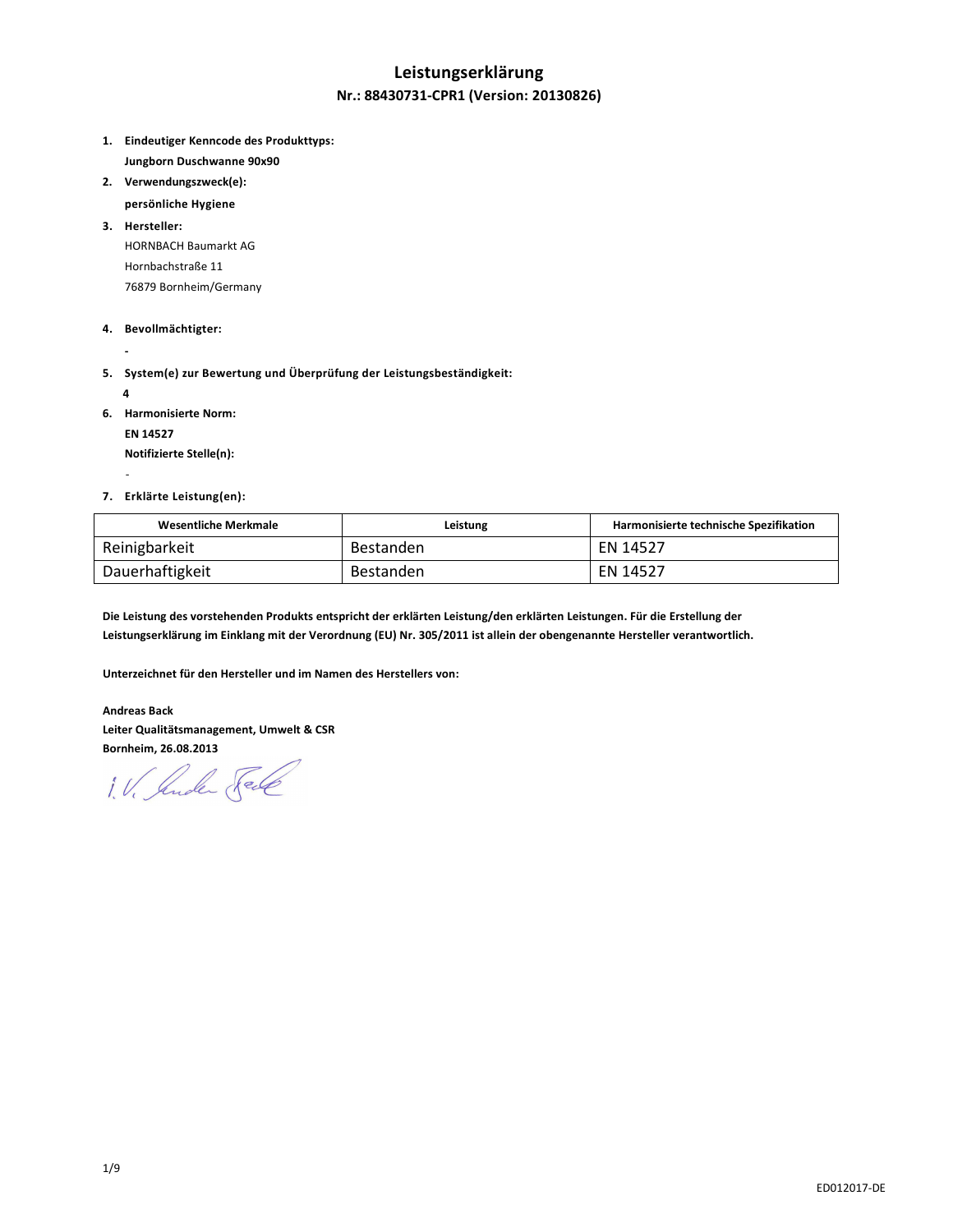# **Declaration of Performance**

### **No 88430731-CPR1 (Version: 20130826)**

- **1. Unique identification code of the product-type: Jungborn shower basin 90x90**
- **2. Intended use/es:**

 **personal hygiene** 

**3. Manufacturer:**  HORNBACH Baumarkt AG Hornbachstraße 11 76879 Bornheim/Germany

#### **4. Authorised representative:**

- 
- **5. System/s of AVCP:** 
	- **4**

 **-** 

**6. Harmonised standard:** 

 **EN 14527** 

 **Notified body/ies:** 

#### **7. Declared performance/s:**

| <b>Essential characteristics</b> | Performance | Harmonised technical specification |
|----------------------------------|-------------|------------------------------------|
| Cleanability                     | pass        | EN 14527                           |
| Durability                       | pass        | EN 14527                           |

**The performance of the product identified above is in conformity with the set of declared performance/s. This declaration of performance is issued, in accordance with Regulation (EU) No 305/2011, under the sole responsibility of the manufacturer identified above.** 

**Signed for and on behalf of the manufacturer by:** 

**Andreas Back Head of Quality Assurance, Environmental Issues & CSR At Bornheim on 26.08.2013** 

1. V. Suder Sele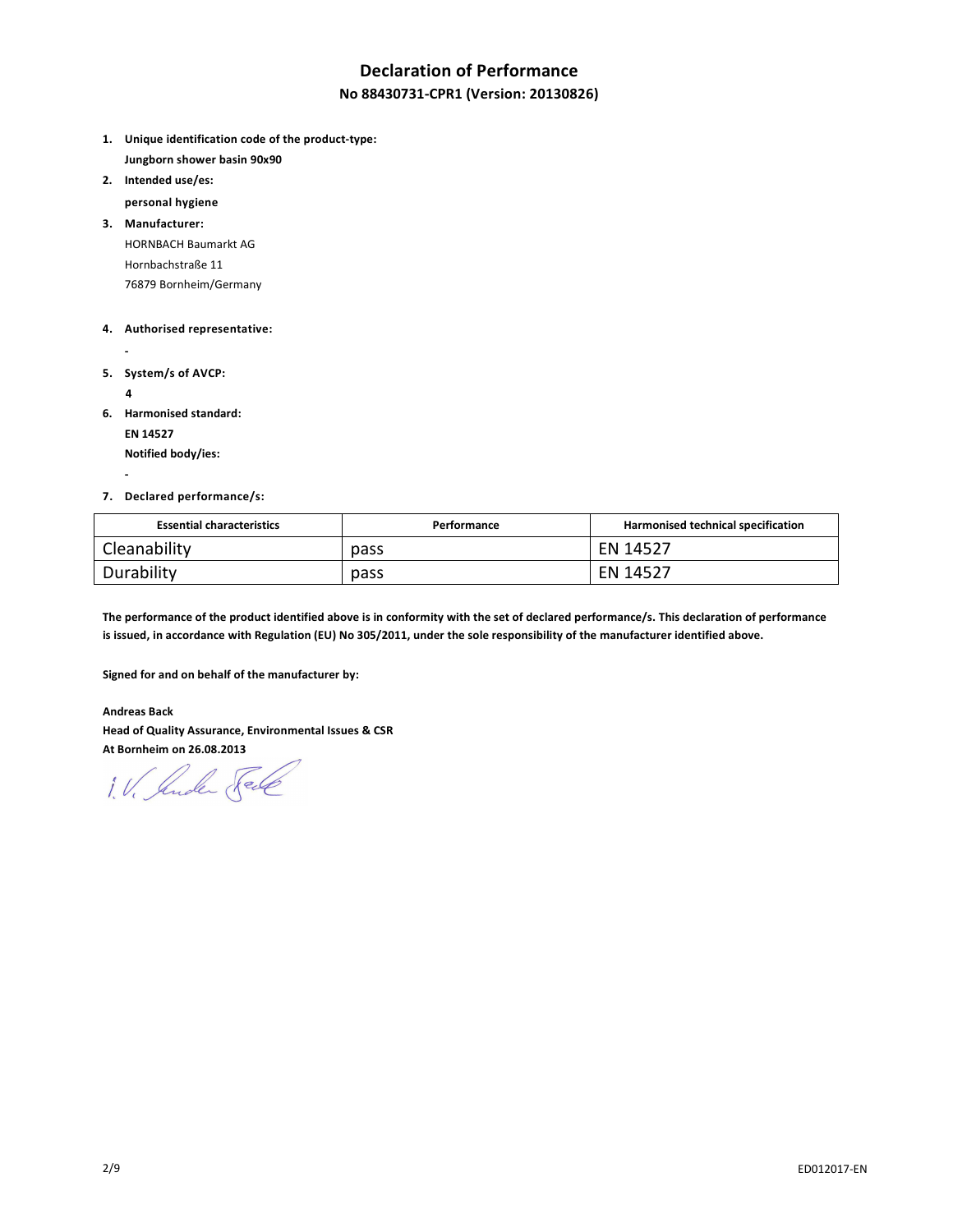# **Déclaration des Performances**

# **N o 88430731-CPR1 (Version 20130826)**

- **1. Code d'identification unique du produit type : Bac à douche Jungborn 90 x 90**
- **2. Usage(s) prévu(s) :** 
	- **hygiène personnelle**

**3. Fabricant :**  HORNBACH Baumarkt AG Hornbachstraße 11 76879 Bornheim/Germany

- **4. Mandataire :**
- **5. Système(s) d'évaluation et de vérification de la constance des performances :** 
	- **4**

 **-** 

 **-** 

**6. Norme harmonisée :** 

 **EN 14526** 

 **Organisme(s) notifié(s) :** 

#### **7. Performance(s) déclarées :**

| <b>Caractéristiques essentielles</b> | Performance | Spécifications techniques harmonisées |
|--------------------------------------|-------------|---------------------------------------|
| Aptitude au nettoyage                | Réussi      | EN 14527                              |
| Durabilité                           | Réussi      | EN 14527                              |

**Les performances du produit identifié ci-dessus sont conformes aux performances déclarées. Conformément au règlement (UE) n o 305/2011, la présente déclaration des performances est établie sous la seule responsabilité du fabricant mentionné ci-dessus.** 

**Signé pour le fabricant et en son nom par :** 

**Andreas Back Directeur Management de la qualité & CSR À Bornheim, le 26.08.2013** 

1. V. Suder Fall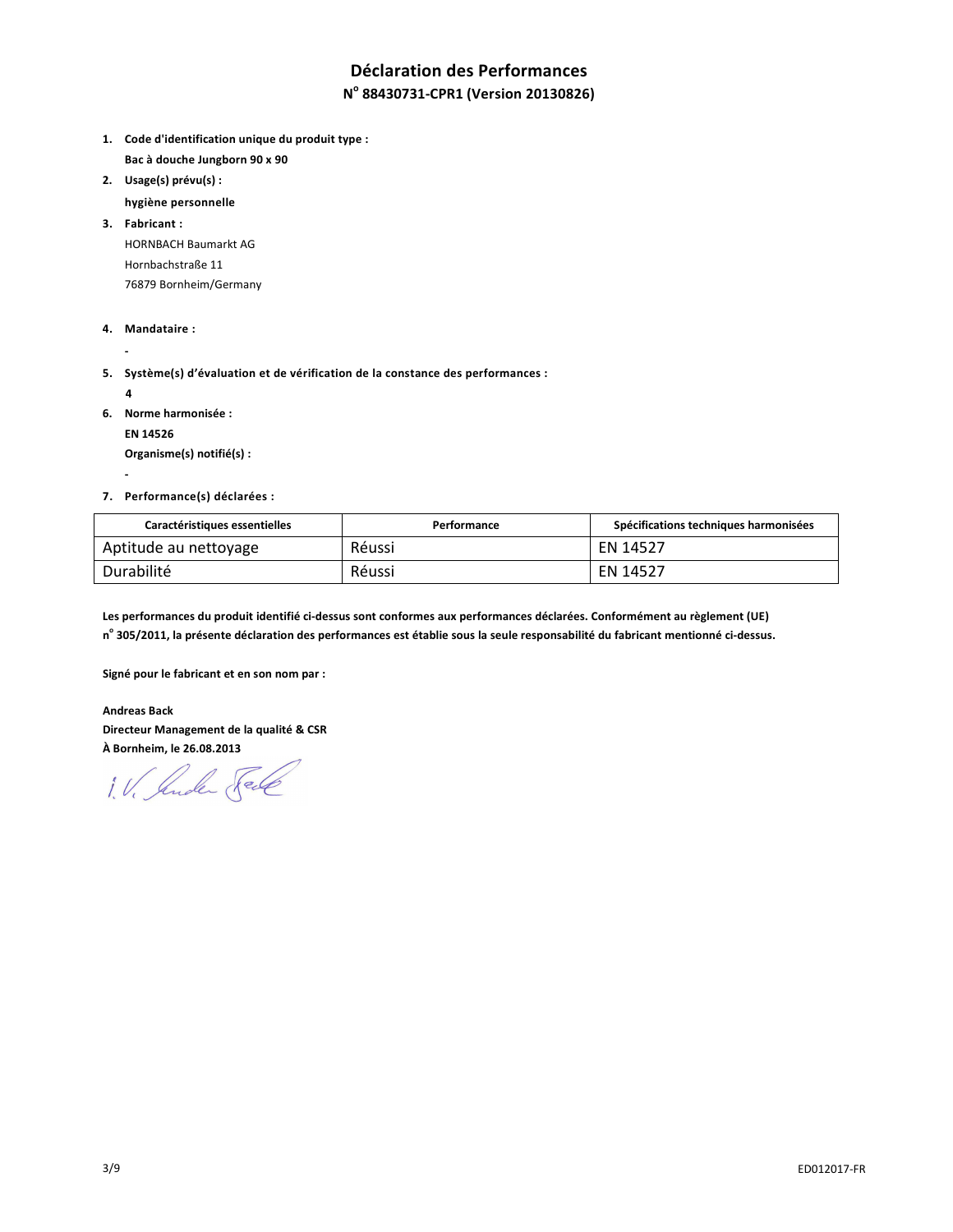# **Dichiarazione di Prestazione**

### **N. 88430731-CPR1 (Versione 20130826)**

- **1. Codice di identificazione unico del prodotto-tipo: Piatto doccia Jungborn 90x90**
- **2. Usi previsti:** 
	- **igiene personale**

**3. Fabbricante:**  HORNBACH Baumarkt AG Hornbachstraße 11 76879 Bornheim/Germany

- **4. Mandatario:**
- 
- **5. Sistemi di VVCP:** 
	- **4**

 **-** 

- **6. Norma armonizzata:** 
	- **EN 14526**

 **Organismi notificati:** 

#### **7. Prestazioni dichiarate:**

| Caratteristiche essenziali | Prestazioni | Specifiche tecniche armonizzate |
|----------------------------|-------------|---------------------------------|
| Lavabilità                 | Superata    | EN 14527                        |
| Durevolezza                | Superata    | EN 14527                        |

**La prestazione del prodotto sopra identificato è conforme all'insieme delle prestazioni dichiarate. La presente dichiarazione di responsabilità viene emessa, in conformità al regolamento (UE) n. 305/2011, sotto la sola responsabilità del fabbricante sopra identificato.** 

**Firmato a nome e per conto del fabbricante da:** 

**Andreas Back Responsabile Qualità & CSR In Bornheim addì 26.08.2013** 

1. V. Suder Sede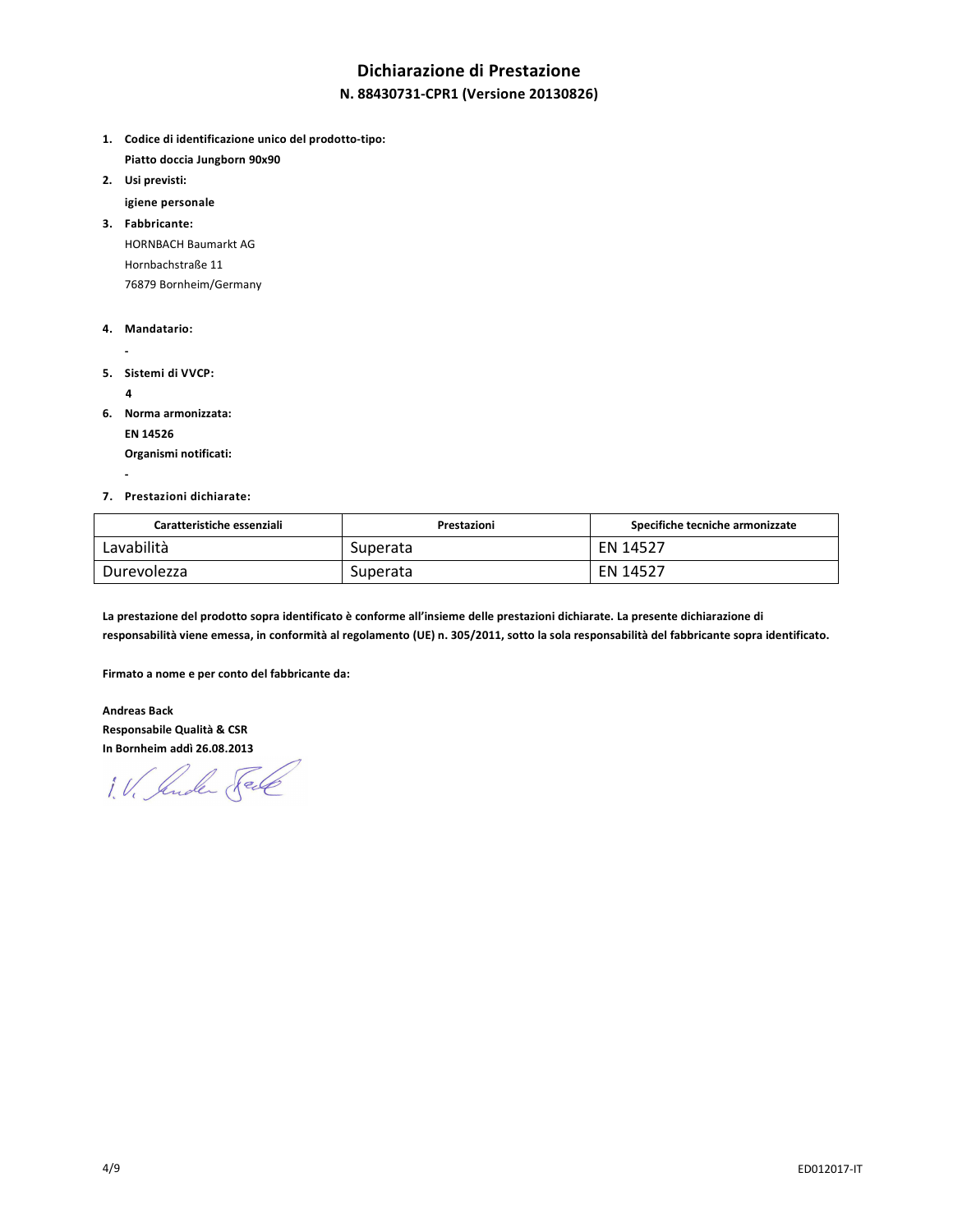# **Prestatieverklaring Nr. 88430731-CPR1 (Versie 20130826)**

- **1. Unieke identificatiecode van het producttype: Jungborn douchebak 90x90**
- **2. Beoogd(e) gebruik(en):**
- **persoonlijke hygiëne**

**3. Fabrikant:**  HORNBACH Baumarkt AG Hornbachstraße 11 76879 Bornheim/Germany

- **4. Gemachtigde:**
- **5. Het system of de systemen voor de beoordeling en verificatie van de prestatiebestendigheid:** 
	- **4**

 **-** 

 **-** 

**6. Geharmoniseerde norm:** 

 **EN 14526** 

 **Aangemelde instantie(s):** 

#### **7. Aangegeven prestatie(s):**

| Essentiële kenmerken | Vermogen | Geharmoniseerde technische specificatie |
|----------------------|----------|-----------------------------------------|
| Reinigbaarheid       | Gehaald  | EN 14527                                |
| Duurzaamheid         | Gehaald  | EN 14527                                |

**De prestaties van het hierboven omschreven product zijn conform de aangegeven prestaties. Deze prestatieverklaring wordt in overeenstemming met Verordening (EU) nr. 305/2011 onder de exclusieve verantwoordelijkheid van de hierboven vermelde fabrikant verstrekt.** 

**Ondertekend voor en namens de fabrikant door:** 

**Andreas Back hoofd Kwaliteitsmanagement & CSR Te Bornheim op 26.08.2013** 

1. V. Suder Fele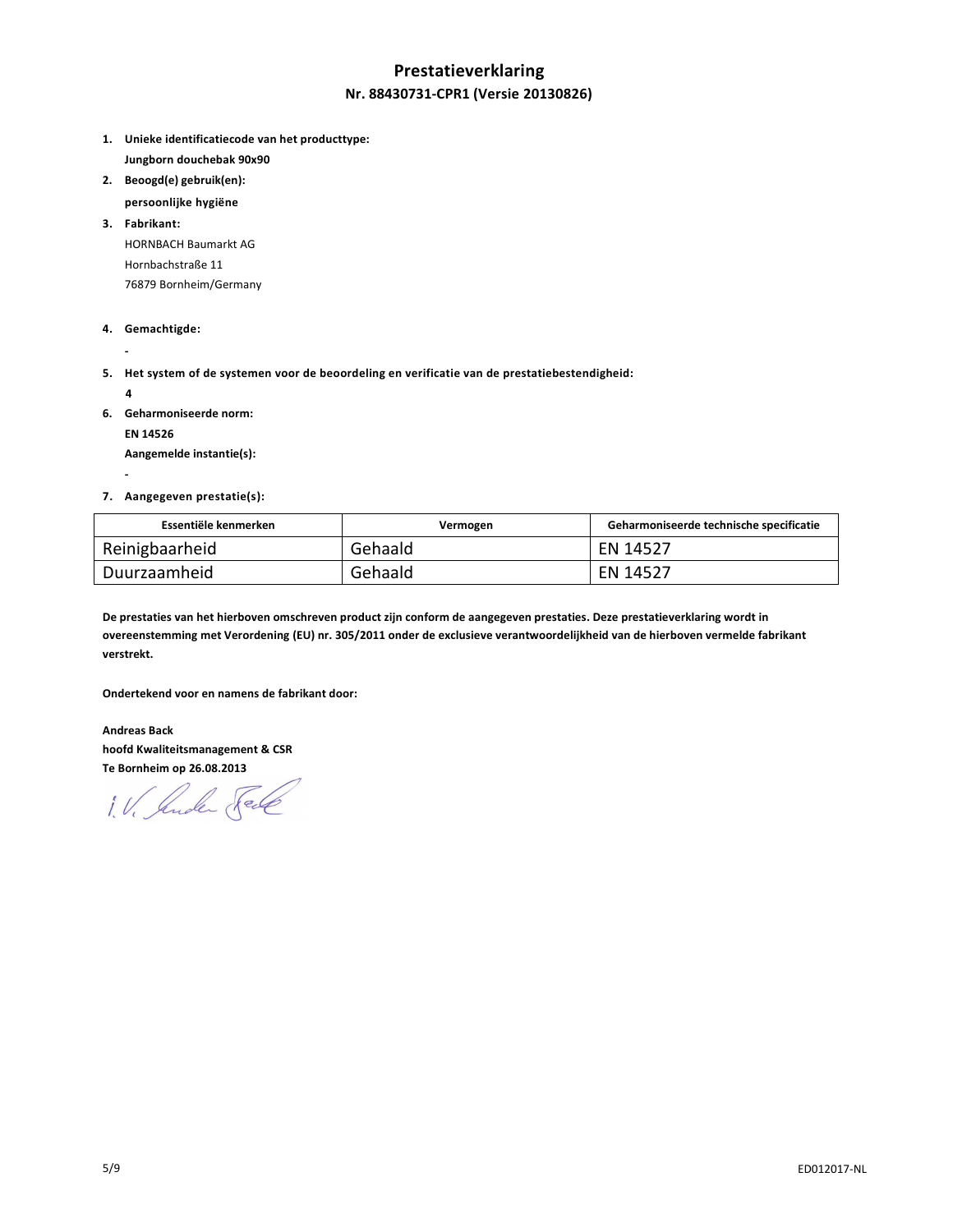## **Prestandadeklaration**

### **Nr 88430731-CPR1 (Version 20130826)**

- **1. Produkttypens unika identifikationskod: Jungborn duschkar 90x90**
- **2. Avsedd användning/avsedda användningar:** 
	- **personlig hygien**
- **3. Tillverkare:**  HORNBACH Baumarkt AG Hornbachstraße 11 76879 Bornheim/Germany
- **4. Tillverkarens representant:**
- 
- **5. System för bedömning och fortlöpande kontroll av prestanda:** 
	- **4**

 **-** 

**6. Harmoniserad standard:** 

 **EN 14526** 

 **Anmält/anmälda organ:** 

#### **7. Angiven prestanda:**

| Väsentliga kännetecken | Prestanda | Harmoniserad teknisk specifikation |
|------------------------|-----------|------------------------------------|
| Rengörbarhet           | Godkänd   | EN 14527                           |
| Beständighet           | Godkänd   | EN 14527                           |

**Prestandan för ovanstående produkt överensstämmer med den angivna prestandan. Denna prestandadeklaration har utfärdats i enlighet med förordning (EU) nr 305/2011 på eget ansvar av den tillverkare som anges ovan.** 

**Undertecknad på tillverkarens vägnar av:** 

**Andreas Back ledare för kvalitetsmanagement & CSR Bornheim den 26.08.2013** 

1. V. Suder Sel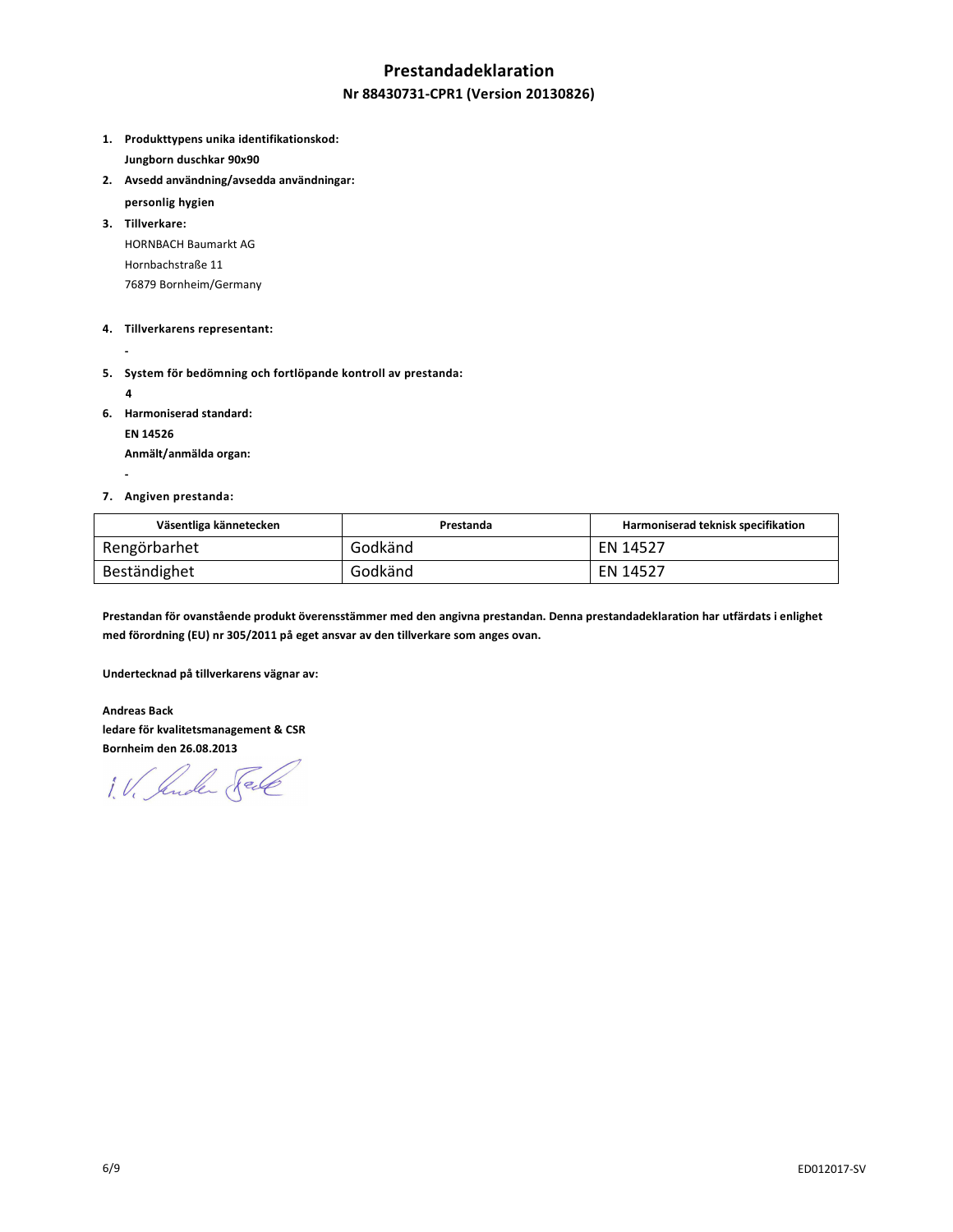# **Prohlášení o Vlastnostech**

### **č. 88430731-CPR1 (Verze 20130826)**

- **1. Jedinečný identifikační kód typu výrobku: Sprchová vanička Jungborn 90x90**
- **2. Zamýšlené/zamýšlená použití:**
- **osobní hygienu**

**3. Výrobce:**  HORNBACH Baumarkt AG Hornbachstraße 11 76879 Bornheim/Germany

- **4. Zplnomocněný zástupce:**
- 
- **5. Systém/systémy POSV:** 
	- **4**

 **-** 

**6. Harmonizovaná norma:** 

 **EN 14526** 

 **Oznámený subjekt/oznámené subjekty:** 

#### **7. Deklarovaná vlastnost/Deklarované vlastnosti:**

| Podstatné vlastnosti | Výkon           | Harmonizovaná technická specifikace |
|----------------------|-----------------|-------------------------------------|
| Čistitelnost         | Zkouška úspěšná | EN 14527                            |
| Trvanlivost          | Zkouška úspěšná | EN 14527                            |

**Vlastnosti výše uvedeného výrobku jsou ve shodě se souborem deklarovaných vlastností. Toto prohlášení o vlastnostech se v souladu s nařízením (EU) č. 305/2011 vydává na výhradní odpovědnost výrobce uvedeného výše.** 

**Podepsáno za výrobce a jeho jménem:** 

**Andreas Back vedoucí oddělení kvality & CSR V Bornheim dne 26.08.2013** 

1. V. Suder Sel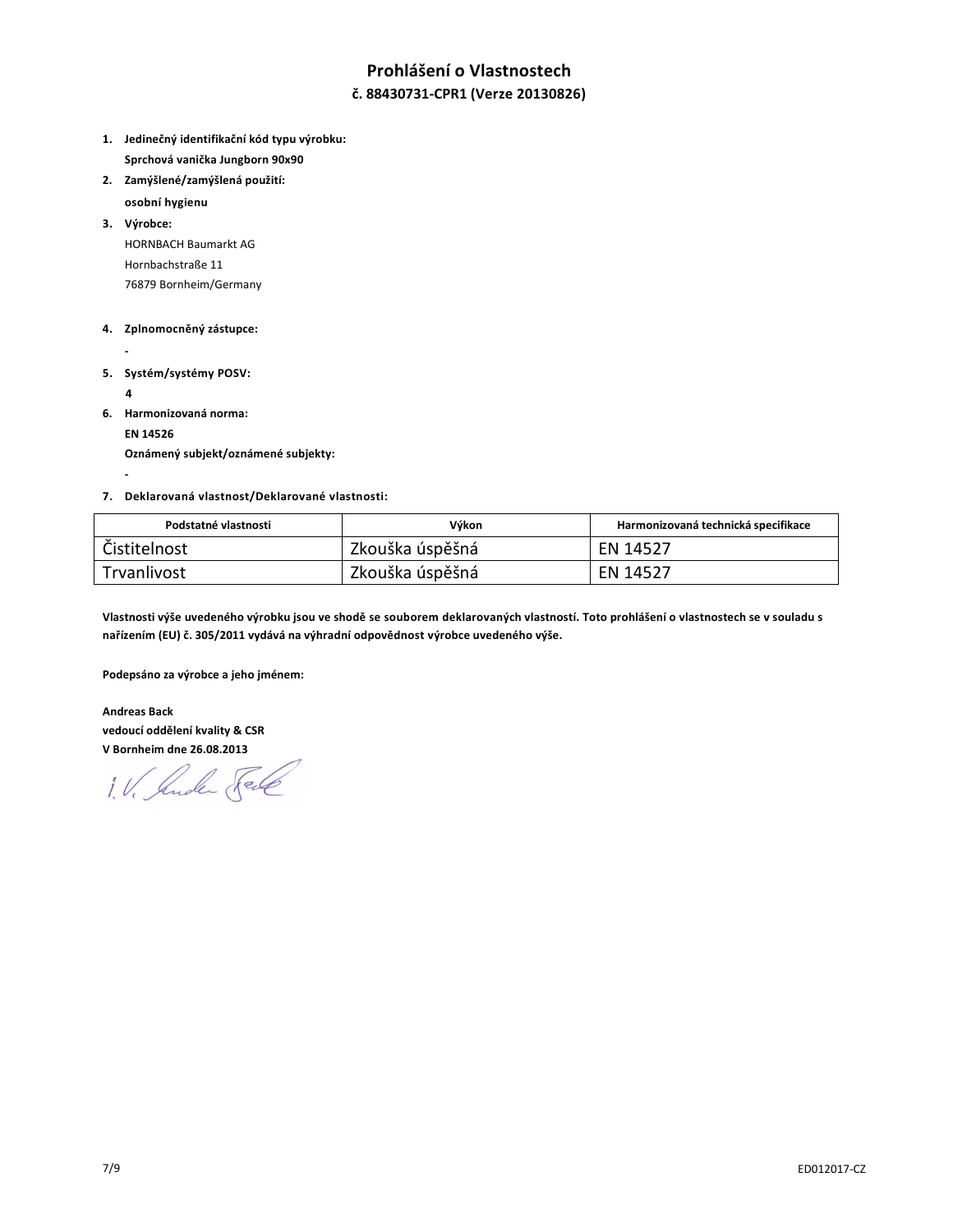# **Vyhlásenie o Parametroch**

### **č. 88430731-CPR1 (Verzia 20130826)**

- **1. Jedinečný identifikačný kód typu výrobku: Jungborn sprchovacia vaňa 90x90**
- **2. Zamýšľané použitie/použitia:** 
	- **osobnú hygienu**
- **3. Výrobca:**  HORNBACH Baumarkt AG Hornbachstraße 11 76879 Bornheim/Germany
- **4. Splnomocnený zástupca:**
- **5. Systém(-y) posudzovania a overovania nemennosti parametrov:** 
	- **4**

 **-** 

 **-** 

**6. Harmonizovaná norma:** 

 **EN 14526 Notifikovaný(-é) subjekt(-y):** 

#### **7. Deklarované parametre:**

| Podstatné znaky  | Výkon   | Harmonizované technické špecifikácie |
|------------------|---------|--------------------------------------|
| Možnosť čistenia | Pokrytý | EN 14527                             |
| Životnosť        | Pokrytý | EN 14527                             |

**Uvedené parametre výrobku sú v zhode so súborom deklarovaných parametrov. Toto vyhlásenie o parametroch sa v súlade s nariadením (EU) č. 305/2011 vydáva na výhradnú zodpovednosť uvedeného výrobcu.** 

**Podpísal(-a) za a v mene výrobcu:** 

**Andreas Back vedúci manažmentu kvality & CSR V Bornheim dňa 26.08.2013** 

1. V. Sender Seil